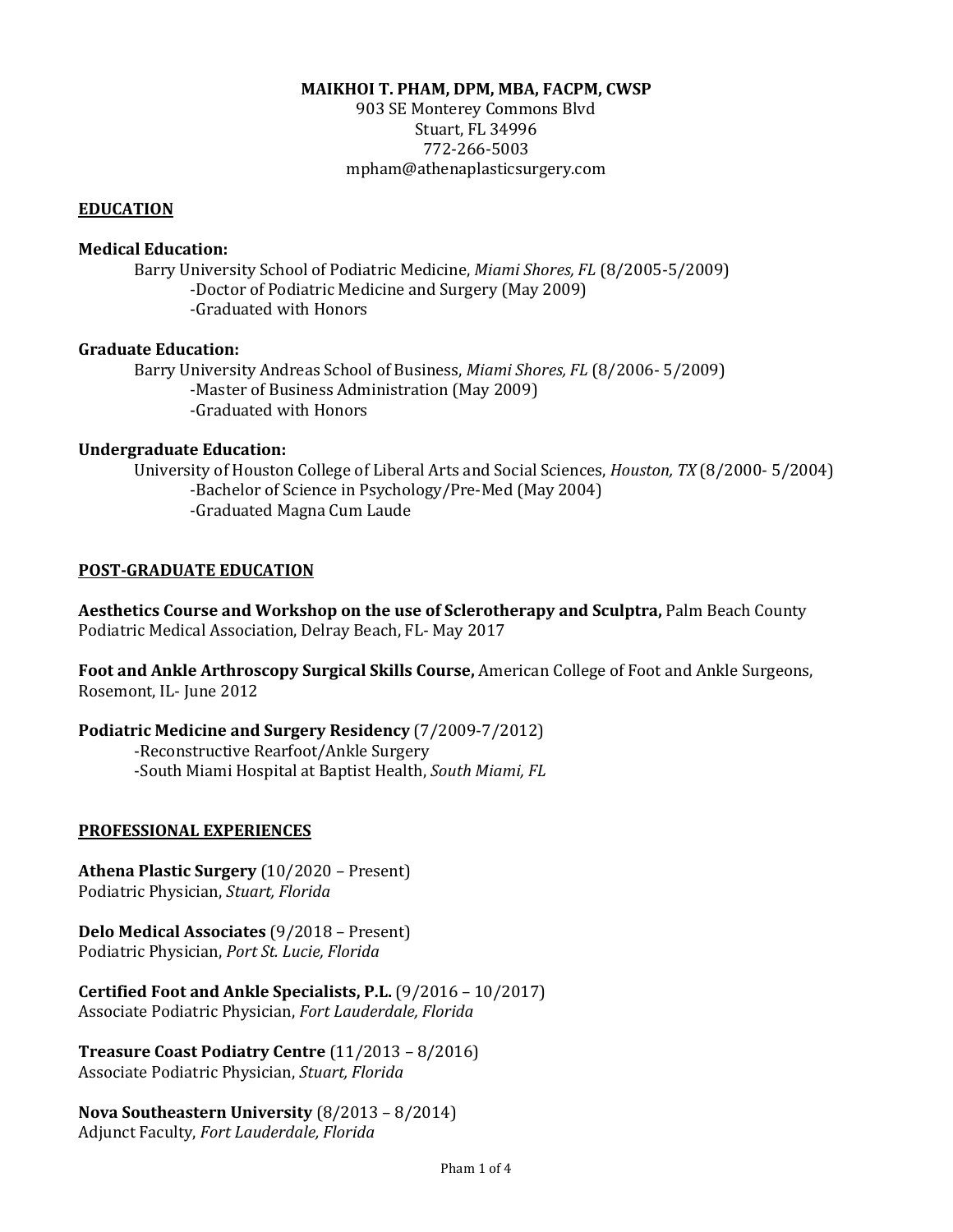**Preferred Podiatry Group, P.C.** (8/2012- 7/2013) Staff Podiatric Physician, *Austin, Texas* 

**South Miami Hospital at Baptist Health South Florida** (7/2009-7/2012) Podiatric Resident Physician, *South Miami, Florida*

**Baylor College of Medicine** (2004-2005) Research Coordinator, *Houston, Texas*

**The University of Texas Health Science Center at Houston** (2002-2004) Research Technician, *Houston, Texas*

# **CERTIFICATION & LICENSURES**

**Podiatric Physician**, Florida (March 2011 – Present) Licensed by the State of Florida, Department of Health, Division of Medical Quality Assurance

**Podiatric Physician**, Texas (August 2012 – Present) Licensed by the Texas State Board of Podiatric Medical Examiners

**Board Certified,** American Board of Podiatric Medicine (October 2015 – Present)

**Board Certified Wound Specialist Physician,** American Board of Wound Management (April 2019 – Present)

**National Board of Podiatric Medical Examiners** Part I (July 2007)

**National Board of Podiatric Medical Examiners** Part II (March 2009)

**National Board of Podiatric Medical Examiners** Part III (December 2010)

### **HONORS, AWARDS AND ACCOMPLISHMENTS:**

-Pi Delta National Podiatric Honor Society Outstanding Scholastic Achievement in Academics and Clinical Medicine (2009)

-Financial Management Association International Honor Society (2008, 2009)

-Teaching Assistant- Gross Anatomy and Lower Extremity Lab (2006-2007)

-Recipient, Podiatric Merit Dean's Scholarship (2005 - 2009)

-Barry University School of Podiatric Medicine Dean's List (2005 - 2009)

-Recipient, Gates Millennium Scholarship (2000 - 2004)

-Recipient, Memorial-Spring Branch Rotary Charities, Inc Scholarship (2000 - 2001)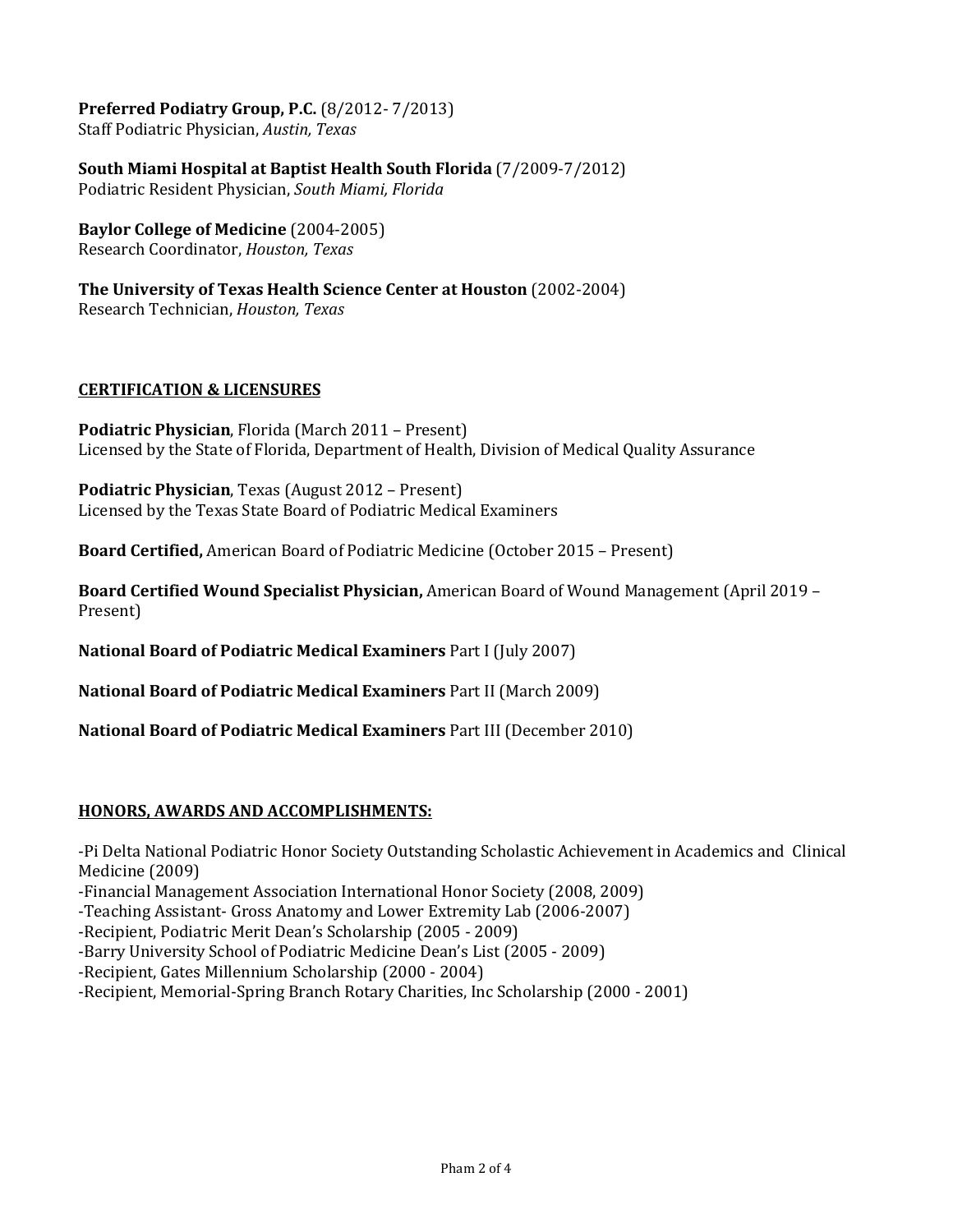# **ACTIVE HOSPITAL/SURGICAL AFFILIATIONS**

-Cleveland Clinic Martin North Hospital, Active Staff 2018 200 SE Hospital Ave. Stuart, FL 34994

-Cleveland Clinic Martin South Hospital, Active Staff 2018 2100 SE Salerno Rd., Stuart, FL 34997

-Cleveland Clinic Tradition Hospital, Active Staff 2018 10000 SW Innovation Way, Port St. Lucie, FL 34987

-Cleveland Clinic Martin Memorial Surgery Center 509 SE Illinois Ave, Stuart, FL 34994

-Cleveland Clinic Martin Health, David L. Smythe Wound Center 314 Hospital Avenue, Stuart, FL 34994

-Cleveland Clinic Tradition Wound Center at Martin Health 10080 SW Innovation Way, Suite 103, Port St. Lucie, FL 34987

## **PUBLICATION**

"Reducing Amputation Rates in Critical Limb Ischemia Patients Via a Limb Salvage Program: A Retrospective Analysis." *Vascular Disease Management.* 2016 May;13(5):E112-E119.

### **PROFESSIONAL AFFILIATIONS**

-American Board of Wound Management, Diplomate, 2019 - Present -American Professional Wound Care Association, Member, 2017 - Present -American College of Healthcare Executives, Member, 2017 - Present -American Board of Podiatric Medicine, Diplomate, 2016 - Present -American College of Podiatric Medicine, Fellow, 2016 - Present -American Podiatric Medical Association, Member, 2005 – Present -Florida Podiatric Medical Association, Member, 2009 - 2020 -Financial Management Association International, Member, 2008 - 2009 -American Association of Women Podiatrists, Member, 2005 - 2009

### **CONTINUING MEDICAL EDUCATION/ PROFESSIONAL ACTIVITIES**

-PRESENT e-Learning Systems: 2020 Superbones Superwounds West Conference- *Virtual,* October 2020. -PRESENT e-Learning Systems: 2020 Podiatric Residency Education Summit Combined- *Virtual,* September 2020.

-FPMA: Science & Management Symposium- *Orlando, Florida,* January 2020.

-FPMA: Science & Management Symposium- *Bonita Springs, Florida,* June 2019.

-FPMA: Science & Management Symposium- *Orlando, Florida,* January 2019.

-FPMA: Science & Management Symposium- *Bonita Springs, Florida,* June 2018.

-FPMA: Science & Management Symposium- *Orlando, Florida,* January 2018.

-FPMA: Science & Management Symposium- *Orlando, Florida,* January 2017.

-FPMA: Science & Management Symposium- *Orlando, Florida,* January 2016.